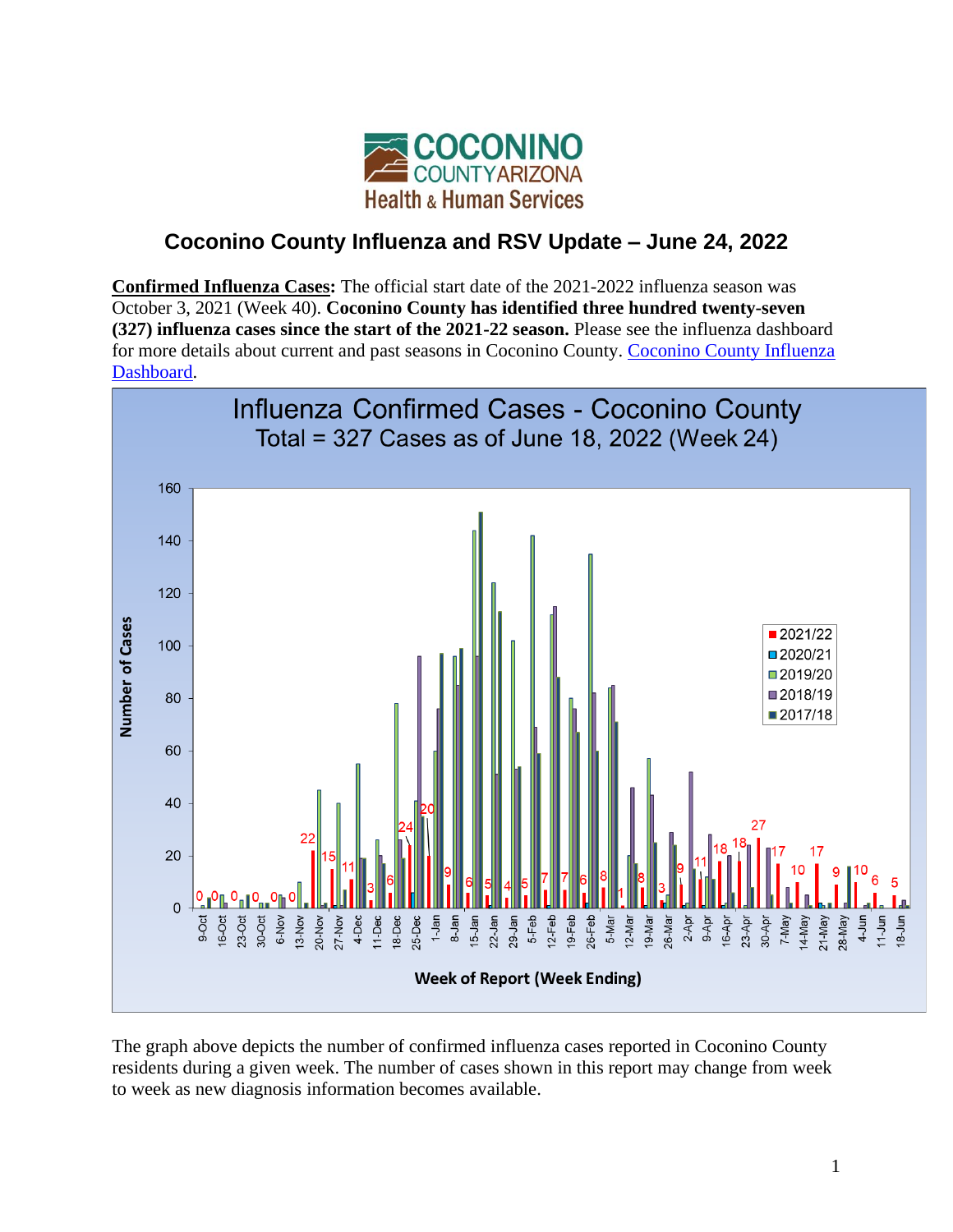**Historical Weekly Average of Confirmed Influenza Cases:** The five-season average\*\* number of reported laboratory-confirmed flu cases for week 24 was 2.8 cases. During the current flu season, 5 cases were reported in **week 24**, resulting in a **79% increase** in cases over a typical flu season\*\*\*. The five-season **cumulative average** of reported laboratory-confirmed flu cases through week 24 was 1145.5 cases. The 327 total cases reported through week 24 during the current flu season demonstrated an **71% decrease** compared to a typical flu season\*\*\*.



\*\*The five-season average was calculated using the last five seasons: 2016-17, 2017-18, 2018-19, 2019- 20, and 2020-21.

\*\*\* Typical flu season refers to the five-season average.

The graph above compares the 5-season average of laboratory-confirmed influenza cases reported in Coconino County residents to the number of confirmed influenza cases reported during a given week. The number of cases shown in this report may change from week to week as new diagnosis information becomes available.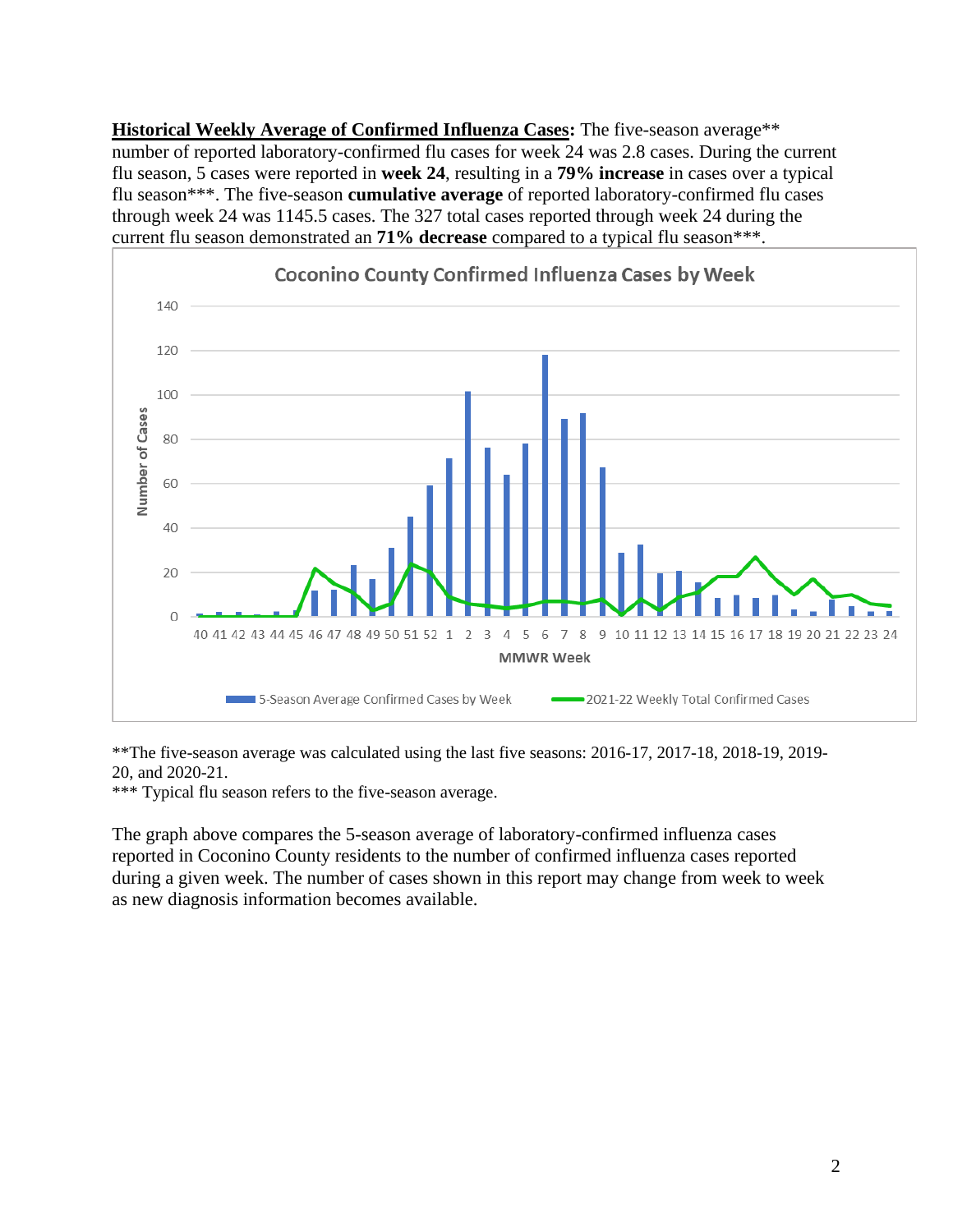**Key Demographics:** Demographics of confirmed cases are displayed after the first case is confirmed in Coconino County. To maintain confidentiality, age and case location is withheld until six or more case counts are confirmed for one demographic category.

| _______      | $\frac{1}{2}$ $\frac{1}{2}$ $\frac{1}{2}$ $\frac{1}{2}$ $\frac{1}{2}$ $\frac{1}{2}$ $\frac{1}{2}$ $\frac{1}{2}$ $\frac{1}{2}$ $\frac{1}{2}$ $\frac{1}{2}$ $\frac{1}{2}$ $\frac{1}{2}$ $\frac{1}{2}$ $\frac{1}{2}$ $\frac{1}{2}$ $\frac{1}{2}$ $\frac{1}{2}$ $\frac{1}{2}$ $\frac{1}{2}$ $\frac{1}{2}$ $\frac{1}{2}$ |                         |
|--------------|---------------------------------------------------------------------------------------------------------------------------------------------------------------------------------------------------------------------------------------------------------------------------------------------------------------------|-------------------------|
|              | Number of Cases                                                                                                                                                                                                                                                                                                     | <b>Percent of Cases</b> |
| $0 - 4$      | 42                                                                                                                                                                                                                                                                                                                  | 13%                     |
| $5 - 17$     | 86                                                                                                                                                                                                                                                                                                                  | 26%                     |
| 18-24        | 103                                                                                                                                                                                                                                                                                                                 | 32%                     |
| 25-44        | 44                                                                                                                                                                                                                                                                                                                  | 13%                     |
| 45-64        | 21                                                                                                                                                                                                                                                                                                                  | 6%                      |
| 65 and older | 31                                                                                                                                                                                                                                                                                                                  | 10%                     |
| <b>Total</b> | 327                                                                                                                                                                                                                                                                                                                 | 100%                    |

## **Table 1. Coconino County Influenza Cases by Age Group (2021-22 Season)**

| Table 2. Coconino County Influenza Cases by Type (2021-22 Season) |                  |                         |  |
|-------------------------------------------------------------------|------------------|-------------------------|--|
|                                                                   | Number of Cases  | <b>Percent of Cases</b> |  |
| A (not subtyped)                                                  | 206              | 63%                     |  |
| A/H1N1 (swine-origin)                                             |                  | 0%                      |  |
| A/H3                                                              | 97               | 29%                     |  |
| B (not subtyped)                                                  | 5                | 2%                      |  |
| B/Yamagata Lineage                                                | $\left( \right)$ | 0%                      |  |
| Type Unknown                                                      | 19               | 6%                      |  |
| Total                                                             | 327              | 100%                    |  |

## **Table 3. Coconino County Influenza Cases by City (2021-22 Season)**

|                        | Number of Cases | <b>Percent of Cases</b> |
|------------------------|-----------------|-------------------------|
| Flagstaff              | 233             | 71%                     |
| Williams               | 22              | 7%                      |
| Page                   | 34              | 10%                     |
| All other cities/towns | 38              | 12%                     |
| <b>Total</b>           | 327             | 100%                    |

Tables 1 through 3 include confirmed cases reported through 6/18/2022, MMWR Week 24.